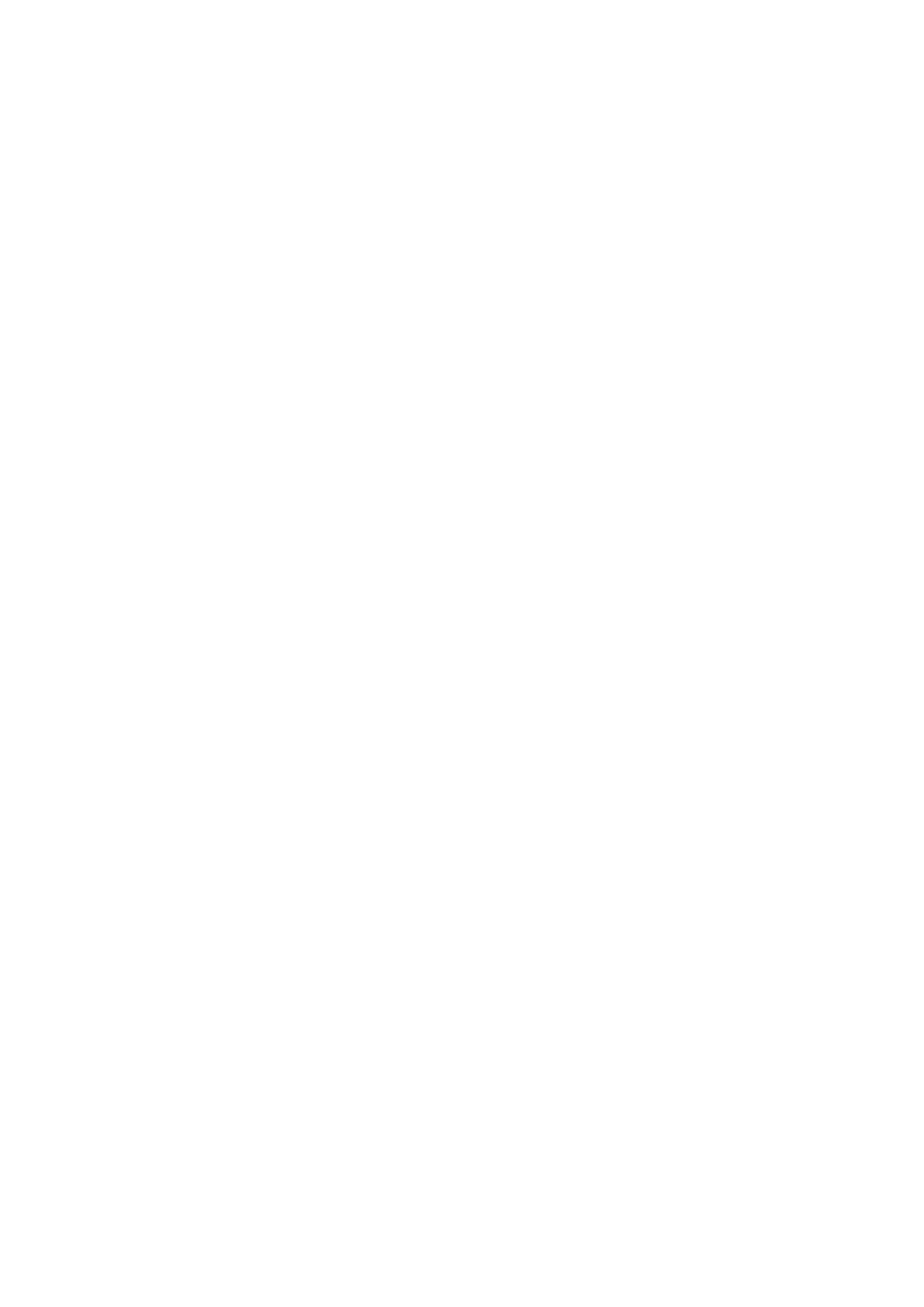

## **1 Welcome**

Board member Glenn Murphy led the meeting in a prayer.

## **2 Apologies**

There were no apologies.

## **3 Declaration of Interest**

There were no declarations of interest.

## **4 Confirmation of Minutes**

Resolution number MR/2022/22

MOVED by Chairperson J Allan, seconded by Member R McLean:

## **That the Manurewa Local Board:**

**a) confirm the ordinary minutes of its meeting, held on Thursday, 17 February 2022, as true and correct.**

**CARRIED**

## **5 Leave of Absence**

There were no leaves of absence.

#### **6 Acknowledgements**

There were no acknowledgements.

#### **7 Petitions**

There were no petitions.

## **8 Deputations**

#### **8.1 Deputation - Ngāti Tamaoho**

This item was withdrawn.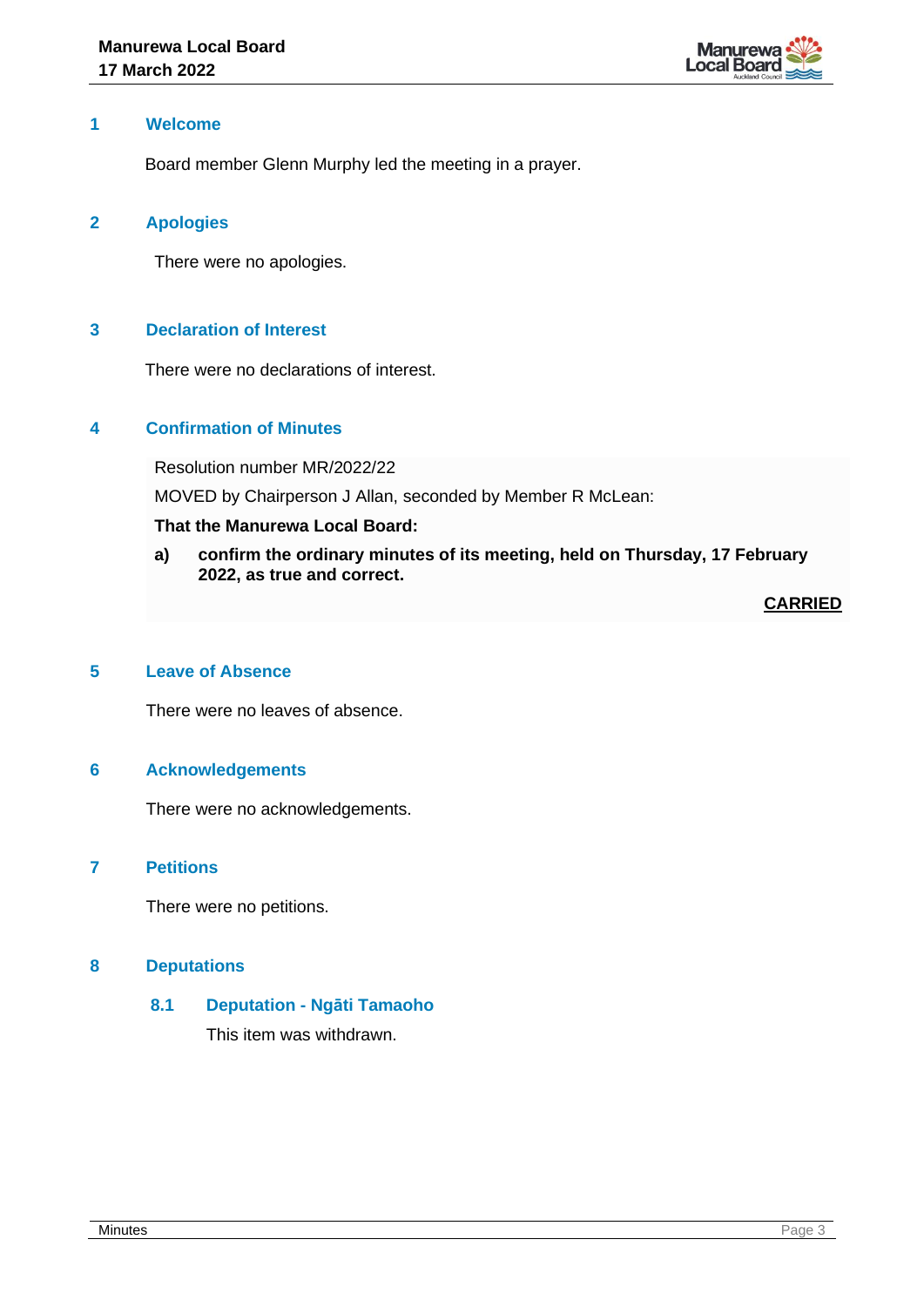

## **8.2 Deputation - Greenmeadows Neighbourhood Road Safety**

Jermaine Nikara and Nimita Dutt were in attendance to speak to the board about speeding vehicles and the intensification of housing which is increasing congestion and impacting on street parking in the Greenmeadows Avenue area.

Resolution number MR/2022/23

MOVED by Chairperson J Allan, seconded by Member K Penney:

#### **That the Manurewa Local Board:**

- **a) thank Jermaine Nikara and Nimita Dutt for their attendance and presentation**
- **b) refer to Auckland Transport for investigation and response the concerns of Jermaine Nikara and Nimita Dutt regarding speeding vehicles and the intensification of housing which is increasing congestion and impacting on street parking in the Greenmeadows Avenue area.**

**CARRIED**

## **9 Public Forum**

## **9.1 Public Forum - Jai Waite**

Jai Waite was in attendendance to speak to the board about the Waiata Shores Bridge and mobillity issues in the Wattle Downs/Holmes Road area.

Resolution number MR/2022/24

MOVED by Chairperson J Allan, seconded by Member G Murphy:

#### **That the Manurewa Local Board:**

- **a) thank Jai Waite for his attendance and presentation**
- **b) refer to Auckland Transport, Community Facilities and Parks, Sports and Recreation for investigation and response the concerns of Jai Waite regarding the condition of footpaths and bollards causing mobility issues in the Wattle Downs / Holmes Road area.**

**CARRIED**

#### **10 Extraordinary Business**

There was no extraordinary business.

## **11 Manurewa Youth Council Quarterly Update**

Resolution number MR/2022/25

MOVED by Member A Candy, seconded by Member K Penney:

#### **That the Manurewa Local Board:**

**a) receive the Manurewa Youth Council quarterly update.**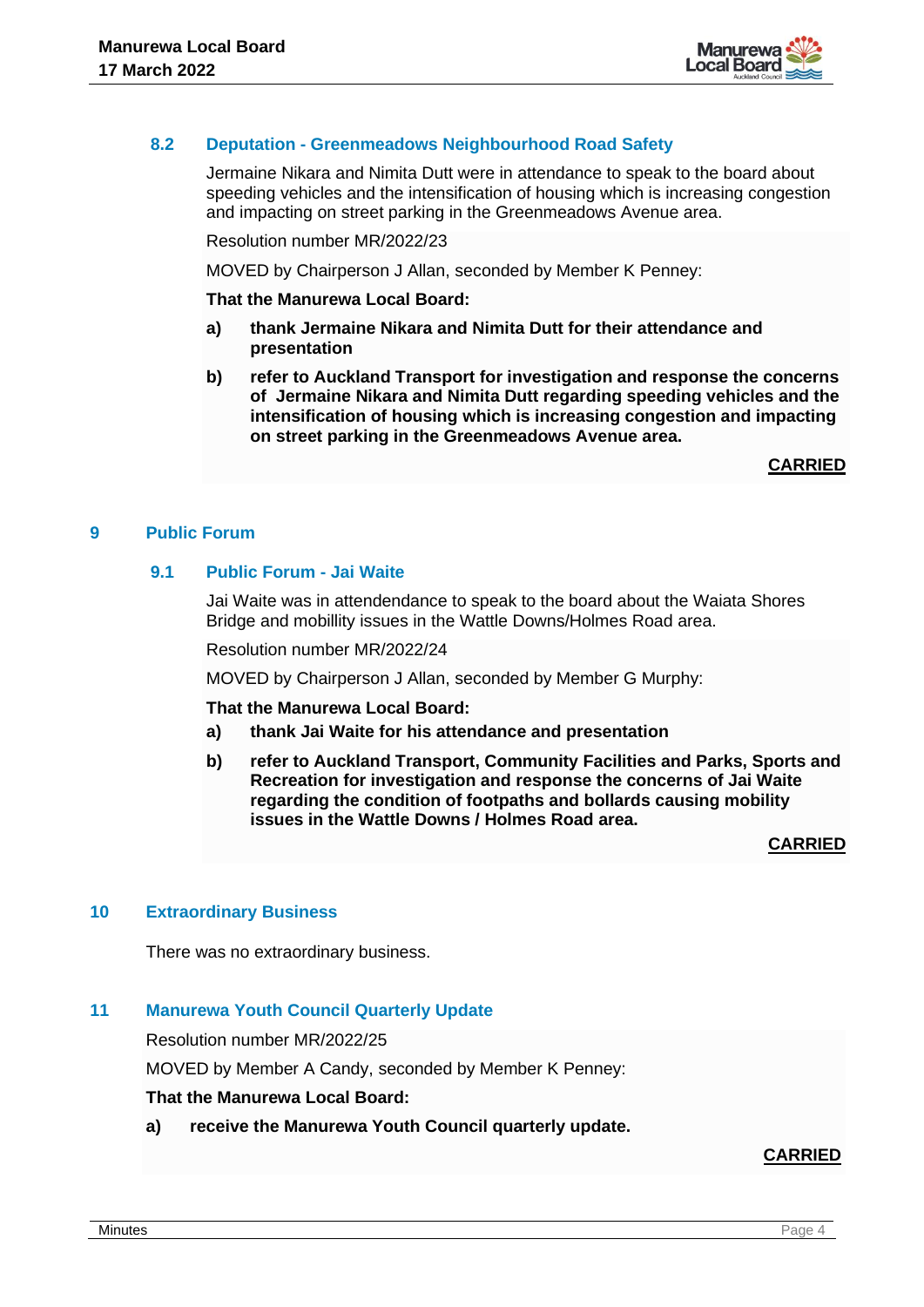

## **12 Governing Body Members' Update**

Resolution number MR/2022/26

MOVED by Chairperson J Allan, seconded by Member K Penney:

## **That the Manurewa Local Board:**

**a) receive verbal update from Councillor Angela Dalton.**

**CARRIED**

## **13 Members' Update**

Resolution number MR/2022/27

MOVED by Member K Penney, seconded by Chairperson J Allan:

## **That the Manurewa Local Board:**

**a) receive the verbal updates from Members Anne Candy, Dave Pizzini and Melissa Moore.** 

**CARRIED**

## **14 Chairperson's Update**

Resolution number MR/2022/28

MOVED by Member A Candy, seconded by Member G Murphy:

#### **That the Manurewa Local Board:**

**a) receive the verbal report from the Manurewa Local Board Chairperson**.

**CARRIED**

## **15 Auckland Transport Report March 2022**

Resolution number MR/2022/29

MOVED by Chairperson J Allan, seconded by Member G Murphy:

**That the Manurewa Local Board:**

- **a) receive the March 2022 report from Auckland Transport**
- **b) request that Auckland Transport provide regular status update reports to the board on all local board transport projects listed in the Joint CCO Engagement Plan at its monthly workshops, and that project milestones are reported in Auckland Transport's bimonthly reports to the board.**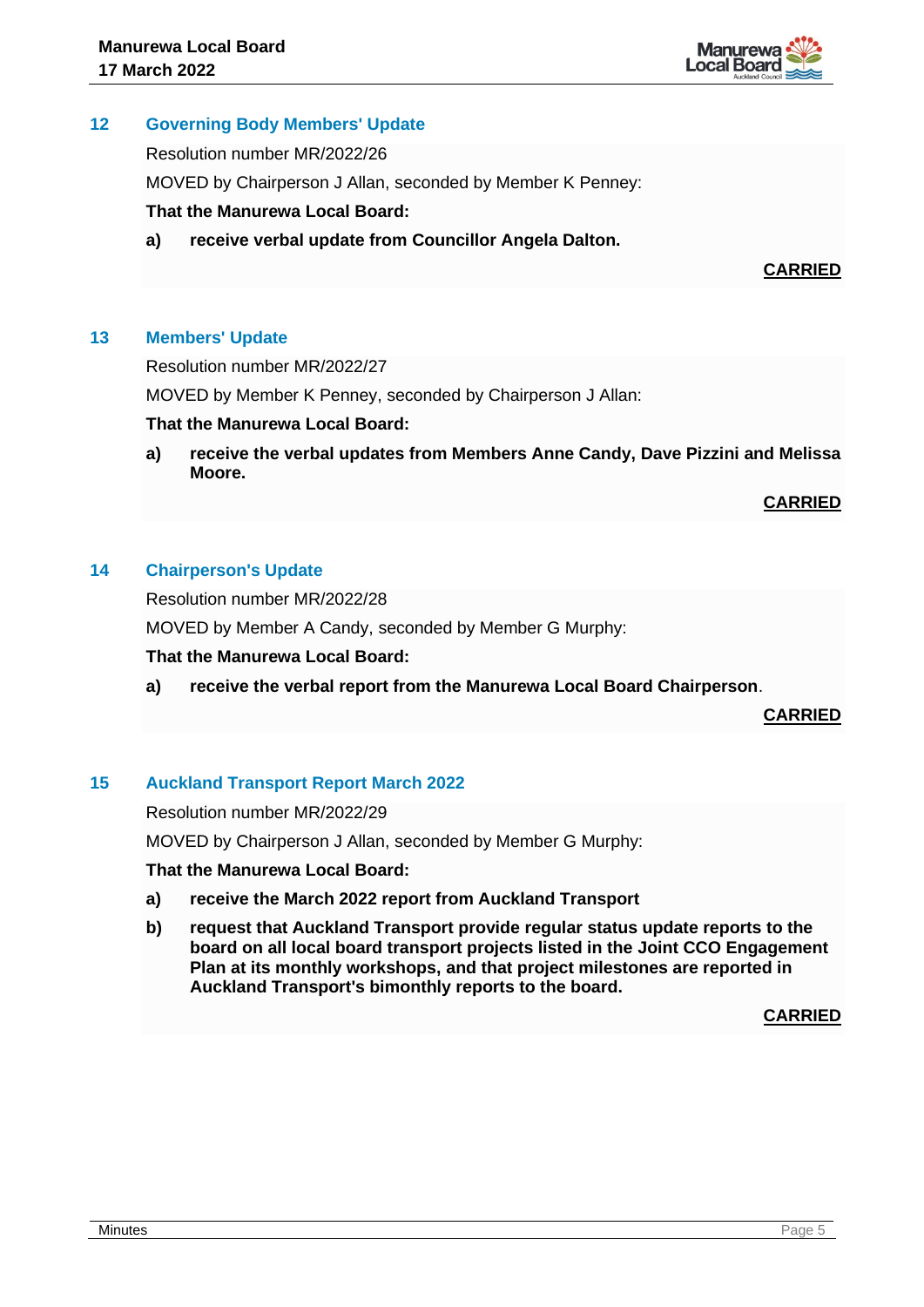

# **16 Auckland Transport – Local Board Transport Capital Fund 2022**

Resolution number MR/2022/30

MOVED by Chairperson J Allan, seconded by Member K Penney:

#### **That the Manurewa Local Board:**

- **a) receive the Auckland Transport Local Board Transport Capital Fund report March 2022**
- **b) note that the amount remaining for the board to allocate from Auckland Transport Local Board Transport Capital Fund is \$257,011.00, and not \$195,011.00 as stated in the report**
- **c) request that Auckland Transport commits \$257,011.00 from the Local Board Transport Capital Fund to the following:**
	- **i) CCTV (closed circuit TV/video surveillance cameras) system equipment as follows:**

**Manurewa Town Centre - VMS (video management system) upgrade \$15,000.00**

**Manurewa Town Centre - camera coverage expansion:**

- **A) Beatty Avenue \$7,908.00**
- **B) Manurewa Library and Manurewa Business Association Office \$23,159.00**
- **C) Weymouth Road Intersection \$13,713.00**
- **D) Selwyn Road and Lupton Road \$16,796.00**
- **E) Clendon Business Association (new site) \$71,947.00**

**(Total for CCTV \$148,523.00)**

- **ii) A sum of \$108,411.00 for four driver feedback signs**
- **d) request Auckland Transport report back on the proposed sites for location and relocations of the driver feedback signs.**

#### **CARRIED**

## **17 Local board input to development of Auckland Transport's Interim Speed Management Plan**

Resolution number MR/2022/31

MOVED by Chairperson J Allan, seconded by Member R McLean:

## **That the Manurewa Local Board:**

- **a) provide the following feedback on the introduction of an interim Auckland Speed Management Plan:**
	- **i) the board is in full support of the Vision Zero road safety policy and its aim that there will be no deaths or serious injuries on our transport system by 2050. We have been a consistent champion for reducing rates of death and serious injury due to motor vehicles (DSI) on Manurewa roads**
	- **ii) Outcome Four of the Manurewa Local Board Plan 2020, 'Our safe and accessible network provides transport options to meet community needs,'**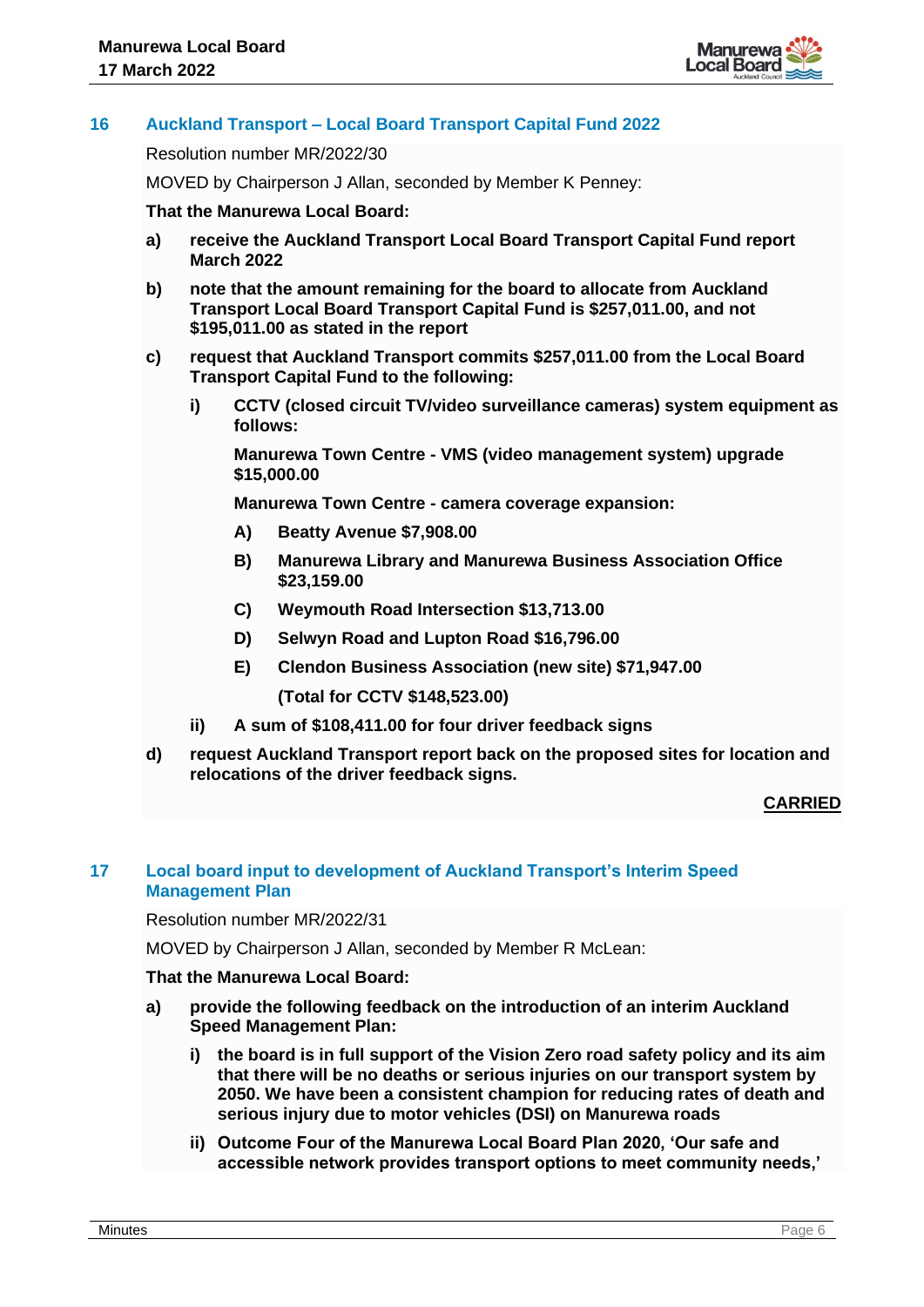

**includes the key initiative 'Continue working with AT to improve road safety and slow traffic throughout Manurewa, in line with Vision Zero principles'** 

- **iii) road safety projects on which the board has partnered with Auckland Transport, including speed calming area treatments and raised pedestrian crossings around schools, have had a positive effect and DSI rates in Manurewa have reduced as a result**
- **iv) the board believes that encouraging safer speeds on our roads is needed to protect vulnerable road users and address suppressed demand for active mode routes**
- **v) the board supports lowering speed limits and installing raised pedestrian crossings around all schools, both to increase pedestrian safety and to encourage increased usage of active mode transport**
- **vi) the board requests that, where speed limits are lowered, appropriate signage and infrastructure needed to ensure compliance with the speed limits is installed**
- **b) provide the following list of roads within the local board area that should be reviewed when staff develop the proposed plan:**
	- **i) all roads contained within the Jellicoe Quadrant Residential Speed Management area (the roads bounded by Russell Road, Browns Road, Great South Road and Weymouth Road)**
	- **ii) all roads contained in the area bounded by Orams Road, Great South Road, Hill Road and State Highway One**
	- **iii) roads in the area surrounding the following schools:** 
		- **A) Alfriston College**
		- **B) Clayton Park School**
		- **C) Hillpark School**
		- **D) Homai School**
		- **E) Manurewa High School**
		- **F) Wharekura to be built on Browns Road, Manurewa, adjacent to the BLENNZ Homai Campus**
		- **G) Randwick Park School**
		- **H) The Gardens School**
		- **iv) Trevor Hosken Drive**
		- **v) Browns Road.**

## **CARRIED**

# **18 Adoption of scope to develop the Manurewa Sport and Active Recreation Facilities Plan**

Resolution number MR/2022/32

MOVED by Member D Pizzini, seconded by Member G Murphy:

#### **That the Manurewa Local Board:**

**a) adopt the full facilities network scope for the development of the Manurewa Sport and Active Recreation Facilities Plan as follows:**

**Minutes and the contract of the contract of the contract of the contract of the contract of the contract of the contract of the contract of the contract of the contract of the contract of the contract of the contract of t**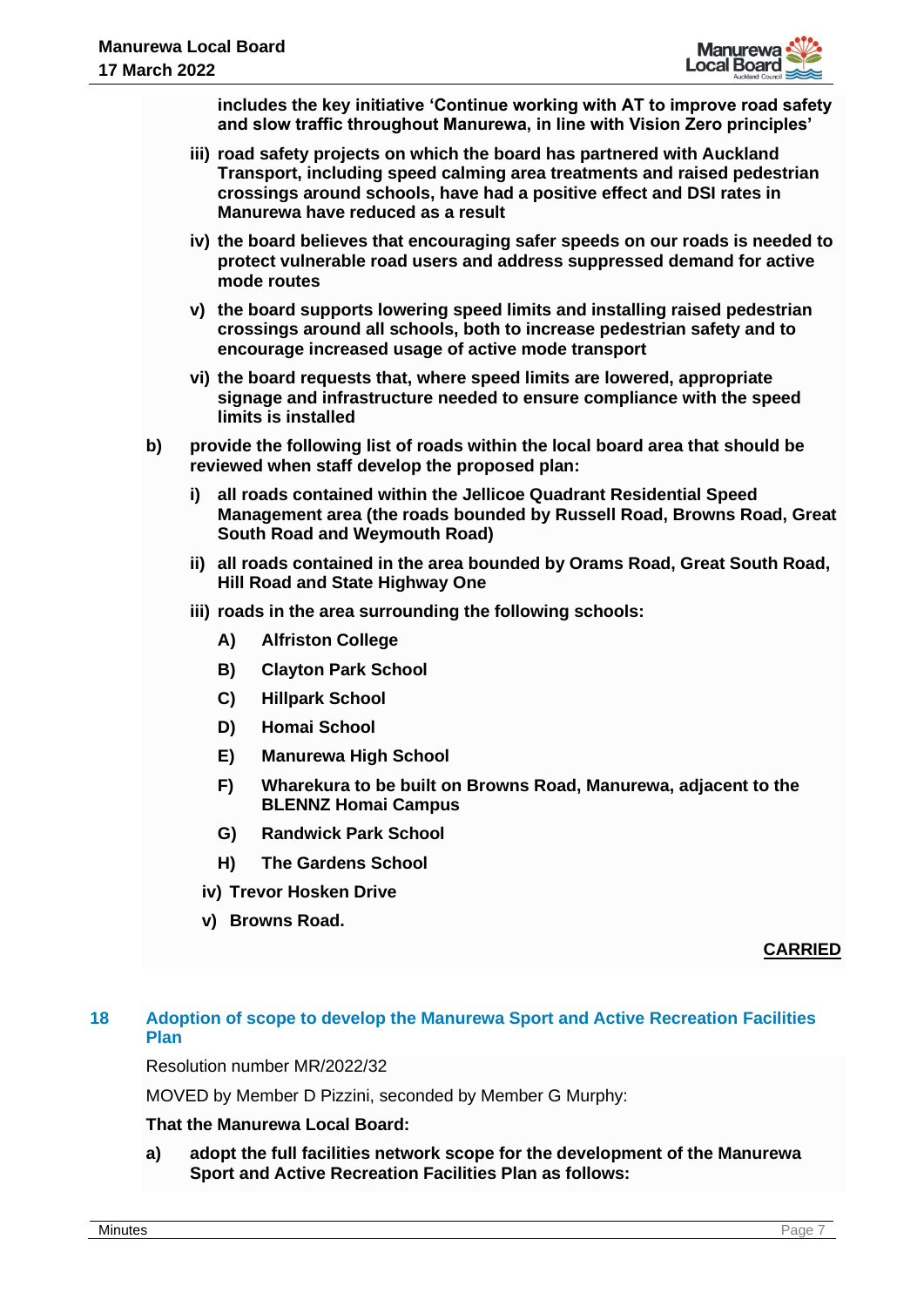

**Geographic area**

**i) The plan will focus on facilities within the Manurewa Local Board area whilst also considering participation trends for sub-regional facilities and neighbouring communities**

**Type of activity**

**ii) The plan will address sport and active recreation as defined in:**

**[Increasing Aucklanders' Participation in Sport: Investment Plan 2019-2039.](https://www.aucklandcouncil.govt.nz/plans-projects-policies-reports-bylaws/our-plans-strategies/topic-based-plans-strategies/parks-sports-outdoor-plans/Pages/increasing-aucklanders-participation-in-sport-Investment-Plan-2019-2039.aspx)**

#### **Facility model**

- **iii) The plan will examine sport and active recreation facilities of varying ownership and operational models, including, but not limited to:**
	- **A) Council land; council owned and operated facilities**
	- **B) Council land; council owned facilities; community operated facilities**
	- **C) Council land; community owned and operated facilities**
	- **D) Ministry of Education owned and operated facilities**
	- **E) Council owned community facilities with potential for sport and active recreation**
	- **F) facilities of cultural significance providing community outcomes**
	- **G) places of worship and education providers where there is community access**
	- **H) privately or commercially owned and operated facilities where there is community access.**

**CARRIED**

#### **19 Manurewa Local Board Work Programme Reallocations 2021/2022**

Resolution number MR/2022/33

MOVED by Member D Pizzini, seconded by Member A Candy:

#### **That the Manurewa Local Board:**

- **a) approve the reallocation of \$104,274 underspent budget towards the following activities:**
	- **i) Customer and Community Services - ID 316: Anzac services Manurewa - \$5,000 for additional costs in delivering a pre-recorded Anzac service**
	- **ii) Customer and Community Services – ID 321 Community grants Manurewa – up to \$8000 for a grant contribution towards a mural at Jellicoe Park, Manurewa, to be delivered by Manukau Beautification Trust**
	- **iii) Customer and Community Services - ID 321: Community grants Manurewa - \$91,274.**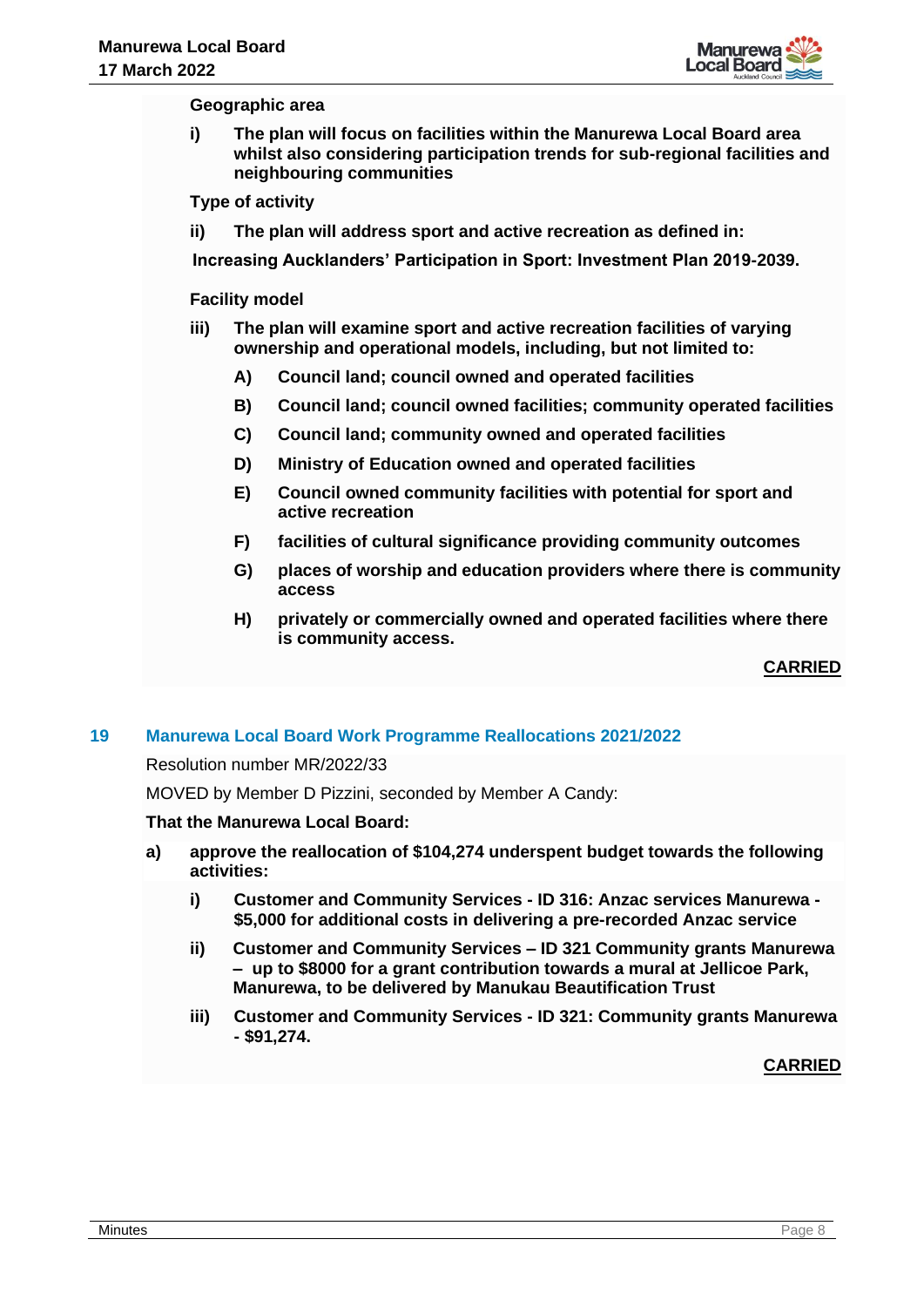

#### **20 Social Impact Fund Allocation Committee - establish a local board joint committee to make appointments**

Resolution number MR/2022/34

MOVED by Member A Candy, seconded by Chairperson J Allan:

#### **That the Manurewa Local Board:**

**a) amend its resolution, number MR/2021/178, part (b) by removing the words:** 

*"…subject to confirmation that one of the Social Impact Fund Allocation Committee representatives be from the Manurewa Local Board area on the basis that the two correctional facilities are in the Manurewa Local Board area"*

*Such that part (b) states:*

- *"(b) agree to the terms of reference for a joint local board committee as set out in Attachment A."*
- **b) agree that the board's position on the appointment of Auckland Council representatives onto the Social Impact Fund Allocation Committee is that one of the Social Impact Fund Allocation Committee representatives be from the Manurewa Local Board area, on the basis that the two correctional facilities are in the Manurewa Local Board area**
- **c) note the board's expectation that its representative on the joint committee will present the board's position to that committee.**

**CARRIED**

#### **21 Council-controlled Organisations Quarterly Update: Quarter Two, 2021-22**

Resolution number MR/2022/35

MOVED by Chairperson J Allan, seconded by Member K Penney:

#### **That the Manurewa Local Board:**

- **a) receive the Council-controlled Organisations Quarterly Report for Quarter Two 2021-22**
- **b) approve updates to the Joint CCO Engagement Plan 2021-2022**
- **c) request that the following Auckland Transport projects be added to the board's Joint CCO Engagement Plan 2021-2022:**
	- **i) upgrade of the existing zebra crossing near Clayton Park School on Wattle Farm Road, Wattle Downs to a raised zebra crossing**
	- **ii) raised zebra crossing at 242 Great South Road (Great South Road and McAnnalley Street pedestrian safety improvements)**
	- **iii) raised traffic controlled pedestrian crossing at 286 Great South Road (Te Mahia train station).**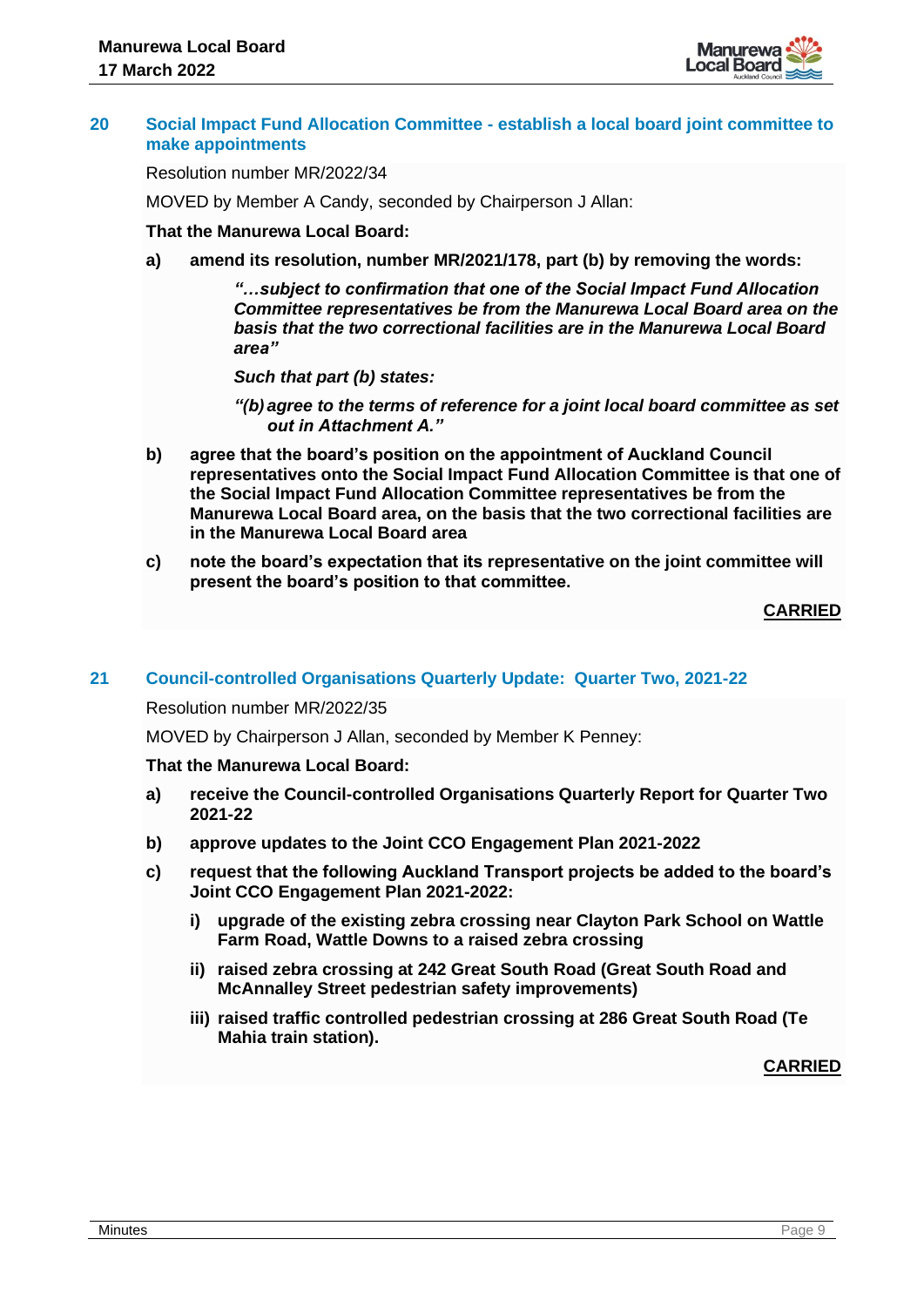

# **22 For Information: Reports referred to the Manurewa Local Board**

Resolution number MR/2022/36

MOVED by Member T Gorrie, seconded by Member R McLean:

## **That the Manurewa Local Board:**

## **a) receive the following information from other local board meetings:**

| No.                     | <b>Report Title</b>                                                                                                                                                                   | <b>Item</b><br>no. | <b>Meeting Date</b>        | <b>Governing Body</b><br><b>Committee or Council</b><br><b>Controlled</b><br><b>Organisation or Forum</b><br>or Local Board |
|-------------------------|---------------------------------------------------------------------------------------------------------------------------------------------------------------------------------------|--------------------|----------------------------|-----------------------------------------------------------------------------------------------------------------------------|
| 1                       | <b>Notice of Motion - Managed</b><br><b>Notice of Motion -</b><br><b>Compliance and Bylaw</b><br><b>Enforcement</b>                                                                   | 12                 | <b>16 February</b><br>2022 | Kaipātiki Local Board<br>resolutions circulated<br>to all local boards for<br>their information                             |
| $\overline{2}$          | <b>Auckland Council</b><br>submission on the<br>Hākaimangō-Matiatia<br><b>Marine Reserve</b>                                                                                          | 29.1               | <b>16 February</b><br>2022 | Kaipātiki Local Board<br>resolutions circulated<br>to all local boards for<br>their information                             |
| $\overline{3}$          | <b>Notice of Motion -</b><br><b>Chairperson Ruth Jackson</b><br>- Compliance and Bylaw<br><b>Enforcement</b>                                                                          | 12                 | <b>15 February</b><br>2022 | Devonport-Takapuna<br><b>Local Board</b><br>resolutions circulated<br>to all local boards for<br>their information          |
| $\overline{\mathbf{A}}$ | <b>Notice of Motion: Member J</b><br>Rose to recommend that<br><b>Auckland Council adopt</b><br>the Waka Kotahi<br>"Guidelines for restricting<br>traffic for Play Streets<br>events" | 13                 | 23 February<br>2022        | <b>Whau Local Board</b><br>resolutions circulated<br>to all local boards for<br>their information                           |
| 5                       | <b>Notice of Motion - Member</b><br><b>Alexis Poppelbaum - Bylaw</b><br>and legislative compliance<br>enforcement                                                                     | 12                 | <b>17 February</b><br>2022 | <b>Hibiscus and Bays</b><br><b>Local Board</b><br>resolutions circulated<br>to all local boards for<br>their information    |

#### **CARRIED**

# **23 Manurewa Local Board Governance Forward Work Calendar - March 2022**

Resolution number MR/2022/37

MOVED by Deputy Chairperson M Moore, seconded by Member R McLean:

## **That the Manurewa Local Board:**

**a) note the Governance Forward Work Calendar.**